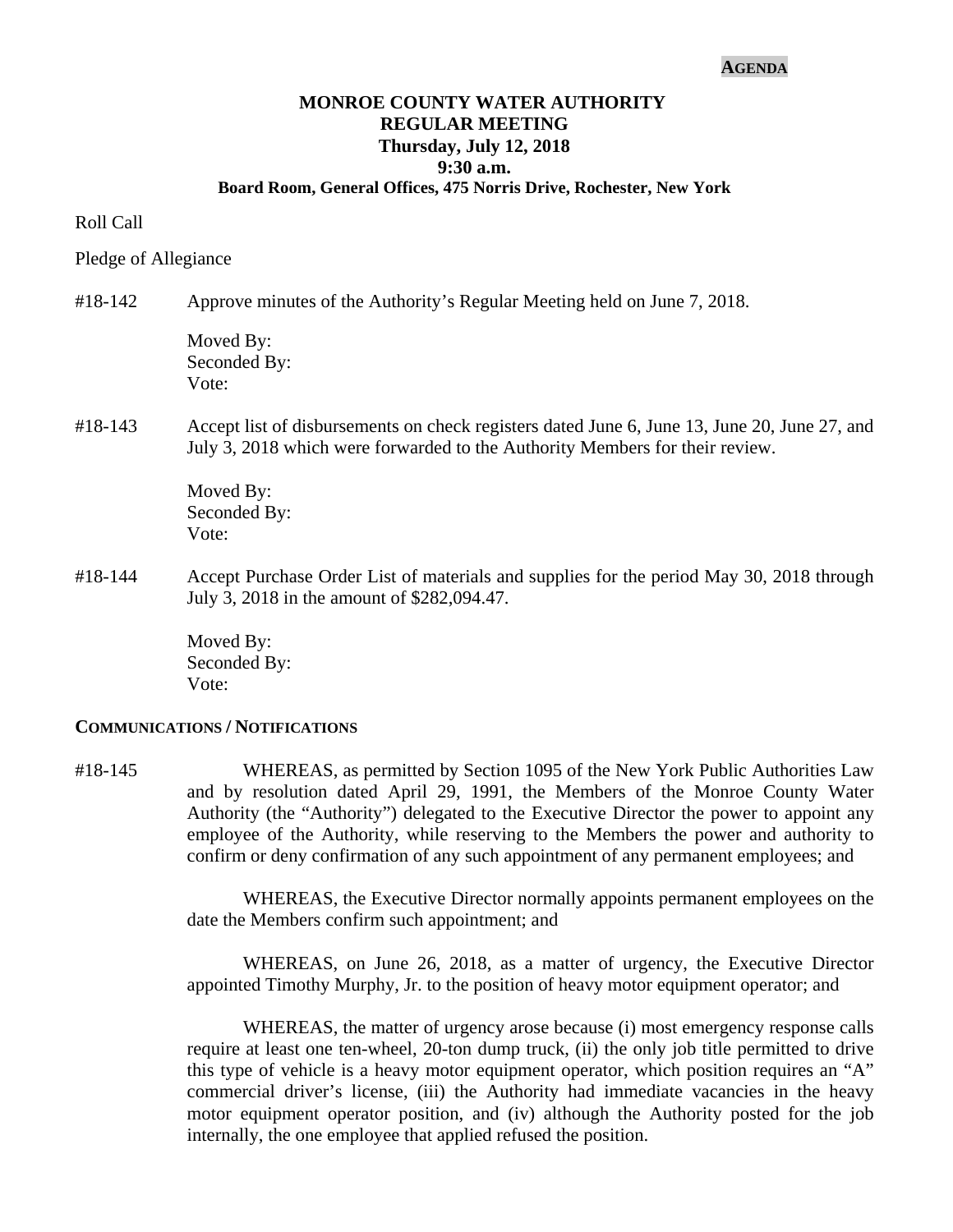### NOW, THEREFORE, BE IT RESOLVED:

- 1. The Members of the Authority hereby confirm the appointment of Timothy Murphy, Jr. to the position of heavy motor equipment operator, effective as of June 26, 2018 (the "Effective Date"), and ratify and approve all prior actions taken by the Executive Director and Authority staff in furtherance thereof. The appointment of Mr. Murphy is made pending approval and pursuant to the Rules and Regulations of the Monroe County Civil Service Commission.
- 2. As of the Effective Date, Mr. Murphy will be placed in Salary Schedule 4, Group 6, Step 1.
- 3. The Members and staff of the Authority are hereby authorized and directed for and on behalf of the Authority and in its name to do all such further acts and things as may be necessary, or in the opinion of the person so acting, desirable and proper to effect the purposes of the foregoing resolutions.

Moved By: Seconded By: Roll Call Vote:

### **COMPENSATION COMMITTEE REPORT**

#18-146 Confirm the following personnel appointment pending approval and pursuant to the Rules and Regulations of the Monroe County Civil Service Commission:

> Appointment of Paul Liess, Jr. to the title of Director of Finance and Business Services, effective August 6, 2018, at Salary Schedule 6, Group 3.

Moved By: Seconded By: Roll Call Vote:

#18-147 Confirm the following personnel appointment pending approval and pursuant to the Rules and Regulations of the Monroe County Civil Service Commission:

> Appointment of Tamara Blanchard to the title of Office Clerk IV, effective July 23, 2018, at Salary Schedule 5, Group 1, Step 1.

Moved By: Seconded By: Roll Call Vote:

#18-148 Confirm the following personnel appointment pending approval and pursuant to the Rules and Regulations of the Monroe County Civil Service Commission:

> Appointment of Megan Pieper to the title of Office Clerk IV, effective July 23, 2018, at Salary Schedule 5, Group 1, Step 1.

Moved By: Seconded By: Roll Call Vote: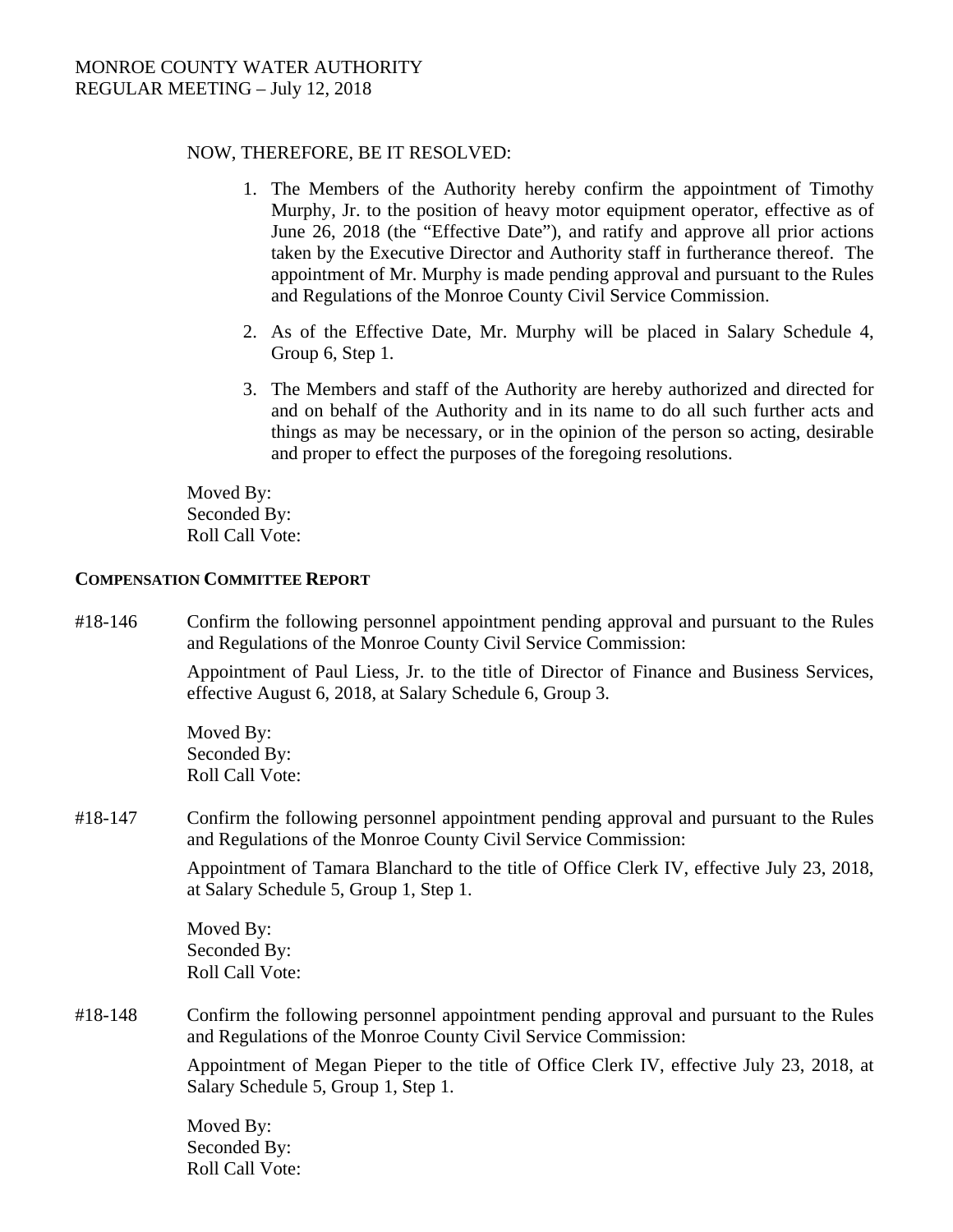## MONROE COUNTY WATER AUTHORITY REGULAR MEETING – July 12, 2018

#18-149 Confirm the following personnel appointment pending approval and pursuant to the Rules and Regulations of the Monroe County Civil Service Commission:

> Provisional Appointment of Tamara Coyne to the title of Assistant Credit Manager, effective July 16, 2018, at Salary Schedule 3, Group 2.

Moved By: Seconded By: Roll Call Vote:

#### #18-150 **RESOLUTIONS AUTHORIZING A JOINT SERVICES AGREEMENT WITH COUNTY OF MONROE**

WHEREAS, under Section 1096(16) of the Public Authorities Law, the Authority has the power to enter into cooperative agreements with municipalities for shared services arrangements; and

WHEREAS, pursuant to Authority resolution #13-064, the Monroe County Water Authority (the "Authority") and the County of Monroe (the "County") entered into a Joint Services Agreement dated June 10, 2013 (the "Prior Agreement") whereby the parties agreed to mutually assist each other and provide lawn mowing and water main repair services, as needed; and

WHEREAS, the parties intend to enter into a new agreement for joint services (the "2018 Joint Services Agreement"), such agreement to contain terms substantially similar to those in the Prior Agreement.

## NOW, THEREFORE, BE IT RESOLVED:

- 1. The Members of the Authority hereby approve the form and substance of the 2018 Joint Services Agreement.
- 2. The Members of the Authority hereby authorize the Executive Director to sign the 2018 Joint Services Agreement for an initial term of one (1) year with the option to extend for up to four (4) additional terms of one (1) year upon mutual consent.
- 3. The Members of the Authority hereby ratify all actions and expenditures taken with regard to joint services between the expiration of the Prior Agreement and the date of this resolution.
- 4. The Members and staff of the Authority are hereby authorized and directed for and on behalf of the Authority and in its name to do all acts and things required or as may be necessary, or in the opinion of the officer so acting, desirable and proper to effect the purposes of the foregoing resolutions and to cause compliance by the Authority with the provisions of the foregoing resolutions.

Moved By: Seconded By: Roll Call Vote: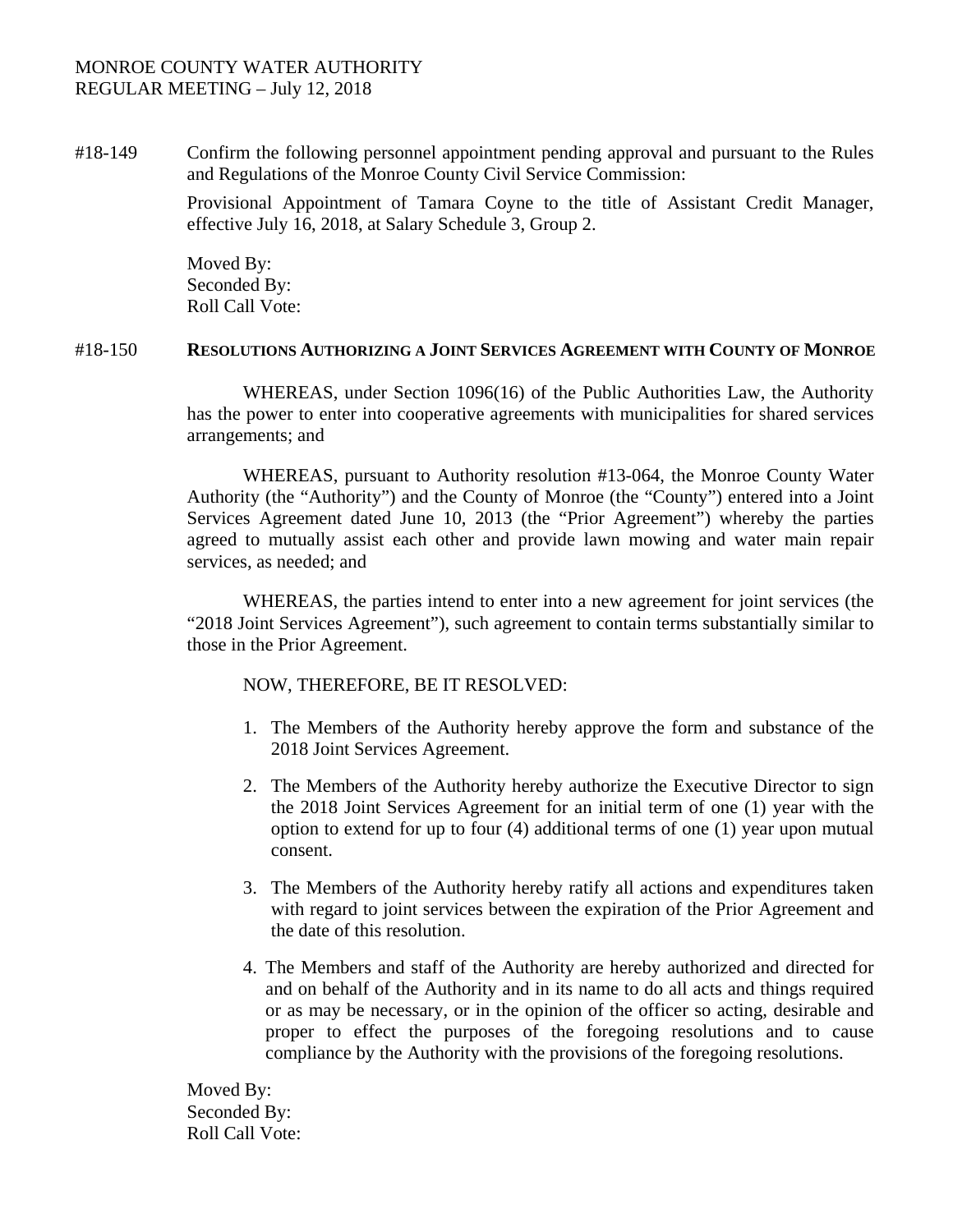### MONROE COUNTY WATER AUTHORITY REGULAR MEETING – July 12, 2018

#18-151 Authorize the award of a **unit price contract for the South Avenue Tank Rehabilitation project** to the low responsive, responsible bidder, Amstar of Western New York, Inc. in the bid amount of \$1,682,100.

> Moved By: Seconded By: Roll Call Vote:

#18-152 Authorize a **change order to the current purchase order with Compass Minerals for bulk and toted rock salt** from its current Total Price of \$14,733.39 to a new Total Price of \$22,000, and extending its term by up to two months.

> Moved By: Seconded By: Roll Call Vote:

#18-153 Authorize the **use of the Monroe County Contract for Overhead & Garage Door Maintenance & Repair under the terms of Monroe County Contract** #4700007460, currently held by Alliance Door & Hardware, Inc., through its term ending April 30, 2019, for an estimated amount of \$20,000.

> Moved By: Seconded By: Roll Call Vote:

#18-154 Authorize the **purchase of an estimated thirty (30) Dell Optiplex 3050 desktop computers under NYS OGS Contract** Group 73600 – Award 22802 – Information Technology Umbrella Contract #PM20820 – Manufacturer Based, Dell Marketing LP, Lot 2, at an estimated total cost of \$31,000.

> Moved By: Seconded By: Roll Call Vote:

#18-155 Authorize the following **purchases from Dell under NYS OGS Contract** Group 73600 Award 22802 – Information Technology Umbrella Contract #PM20820 – Manufacturer Based, Dell Marketing LP, Lot 2: **An estimated four (4) Dell XPS-15 office laptop computers** at an estimated total cost of \$12,000; **AND an estimated four (4) Dell Latitude 5580 laptop computers** at an estimated total cost of \$8,000.

> Moved By: Seconded By: Roll Call Vote:

#18-156 Authorize the **purchase of an estimated five (5) Dell Latitude Rugged 14 laptop computers under NYS OGS Contract** Group 73600 – Award 22802 – Information Technology Umbrella Contract #PM20820 – Manufacturer Based, Dell Marketing LP, Lot 2, at an estimated total cost of \$18,000.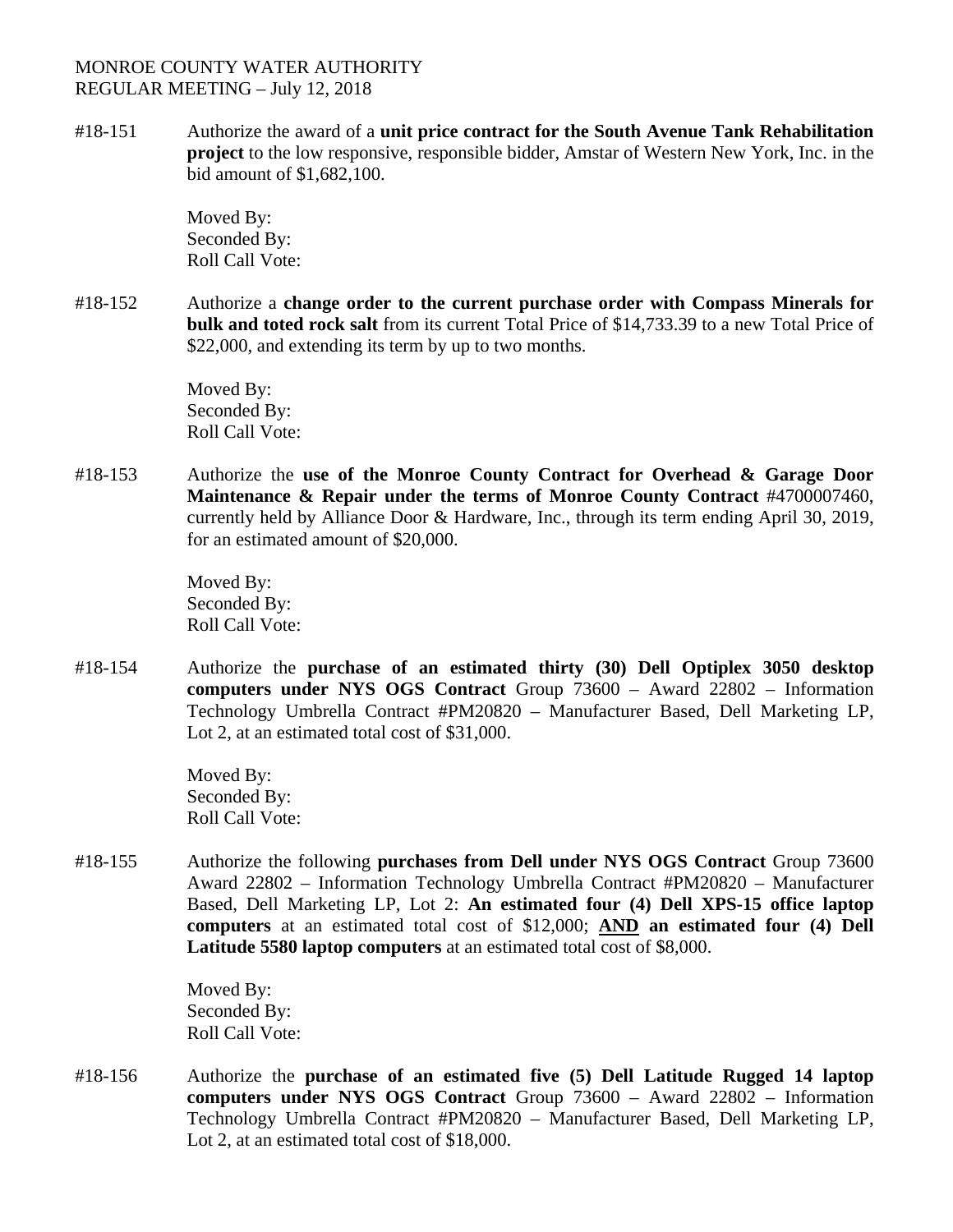Moved By: Seconded By: Roll Call Vote:

#18-157 **WHEREAS**, the Monroe County Water Authority (the "Authority") has studied whether it should now **standardize on Hydro Instruments Vacuum Regulators** in order to maintain efficiency, compatibility and the reliability of our emergency chlorination and sulfur dioxide feed systems at the Authority's treatment plants, and

> **WHEREAS**, the Production and Transmission Department staff has found this equipment to be significantly more robust than other manufacturers' equipment, and

> **WHEREAS**, the Authority currently has other compatible equipment which will result in lower parts inventory, and

> **WHEREAS**, the operations and maintenance staff are trained in the installation, configuration and calibration of this equipment, and

> **WHEREAS**, upon the recommendation of the Authority's Production and Transmission Department, the Authority has determined that Hydro Instruments Vacuum Regulators are the most efficient and economic equipment currently available.

# **NOW, THEREFORE, BE IT RESOLVED that:**

- 1. In order to provide for the most efficient and economic source of vacuum regulators and for the reasons stated above, **all purchases or procurements by the Authority of vacuum regulators and any ancillary equipment must be Hydro Instruments.**
- 2. The Members and staff of the Authority are hereby authorized and directed for and on behalf of the Authority and in its name to do all acts and things required or as may be necessary, or in the opinion of the officer so acting, desirable and proper to effect the purposes of the foregoing resolutions and to cause compliance by the Authority with all of the provisions of the foregoing resolutions.

Moved By: Seconded By: Roll Call Vote:

#18-158 The Members of the Authority expressly make the following determinations for all awards of Procurement Contracts made during this meeting: (i) the proposed awardee has been found to be responsible; (ii) the proposed awardee complied with the State Finance Law provisions regarding Permissible Contacts (as defined in the Authority's Procurement Disclosure Policy); (iii) the proposed awardee has (or will prior to the final award being effective) complied with the State Finance Law provisions that require disclosure of all information required to be in the Authority's Solicitation Materials (as such term is defined in the Authority's Procurement Disclosure Policy); and (iv) the procurement process did not involve conduct that is prohibited by the Public Officers Law, the Authority's Procurement Disclosure Policy, and the Authority's Code of Ethics and Conflict of Interest Policies.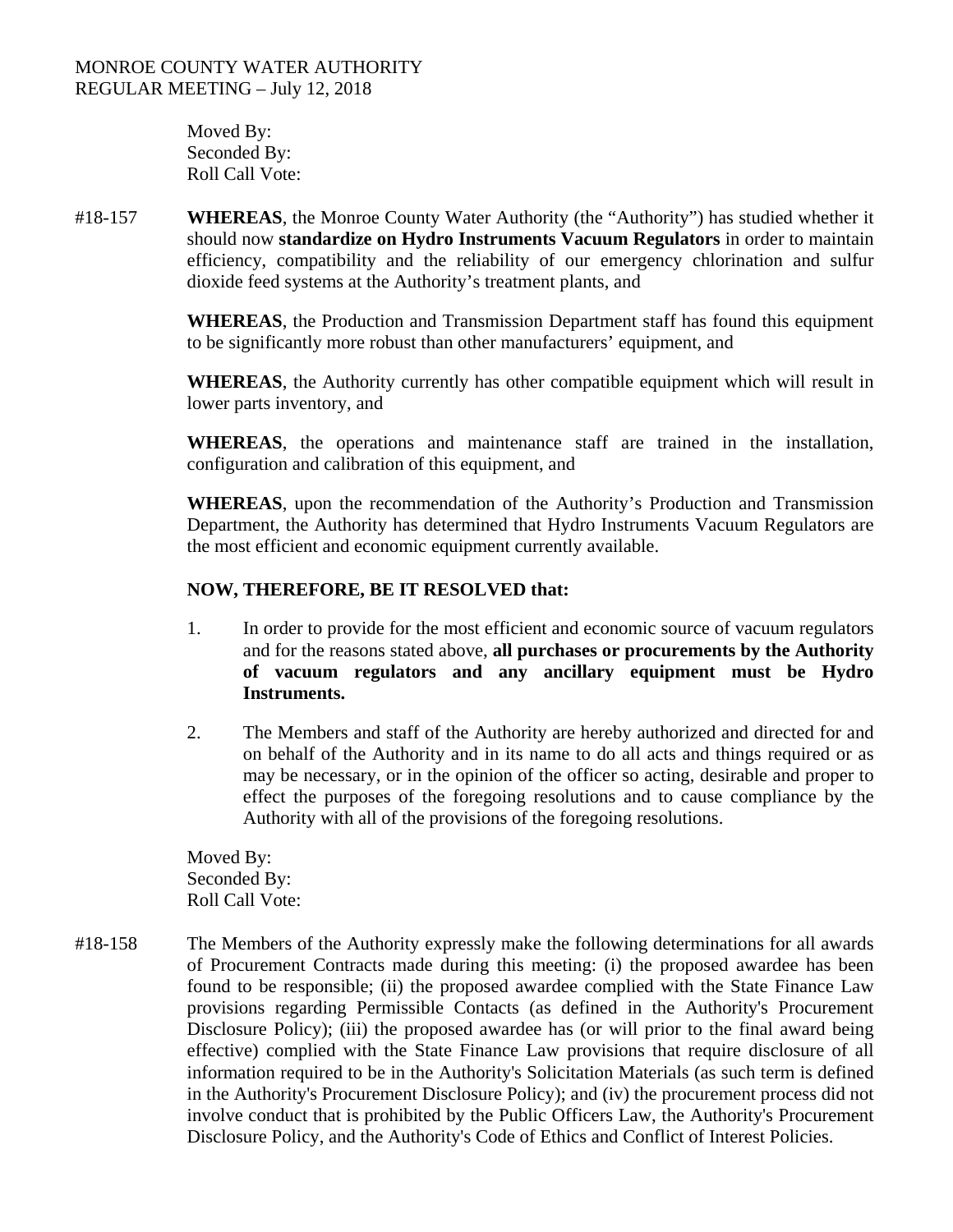Moved By: Seconded By: Roll Call Vote:

#### **GOVERNANCE COMMITTEE REPORT**

#18-159 Upon recommendation of the Monroe County Water Authority's Governance Committee, the Board hereby approves the **Policy Regarding Acquisition and Assignment of Mobile Communications Devices**, as revised and presented.

> Moved By: Seconded By: Roll Call Vote:

#18-160 Upon recommendation of the Monroe County Water Authority's Governance Committee, the Board hereby approves the **Travel and Expense Reimbursement Policy**, as revised and presented.

> Moved By: Seconded By: Roll Call Vote:

#18-161 Upon recommendation of the Monroe County Water Authority's Governance Committee, the Board hereby readopts the **Whistleblower Policy**, as presented.

> Moved By: Seconded By: Roll Call Vote:

#18-162 Upon recommendation of the Monroe County Water Authority's Governance Committee the Board hereby readopts the **Policy Regarding Service Awards Program**, as presented.

> Moved By: Seconded By: Roll Call Vote:

#18-163 Upon recommendation of the Monroe County Water Authority's Governance Committee the Board hereby readopts the **Food Expenditure and Reimbursement Policy**, as presented.

> Moved By: Seconded By: Roll Call Vote:

#18-164 Upon recommendation of the Monroe County Water Authority's Governance Committee, the Board hereby readopts the **Policy Regarding Time and Attendance for Management Employees / Policy Regarding Compensation and Reimbursement for Management Employees**, as presented.

> Moved By: Seconded By: Roll Call Vote: